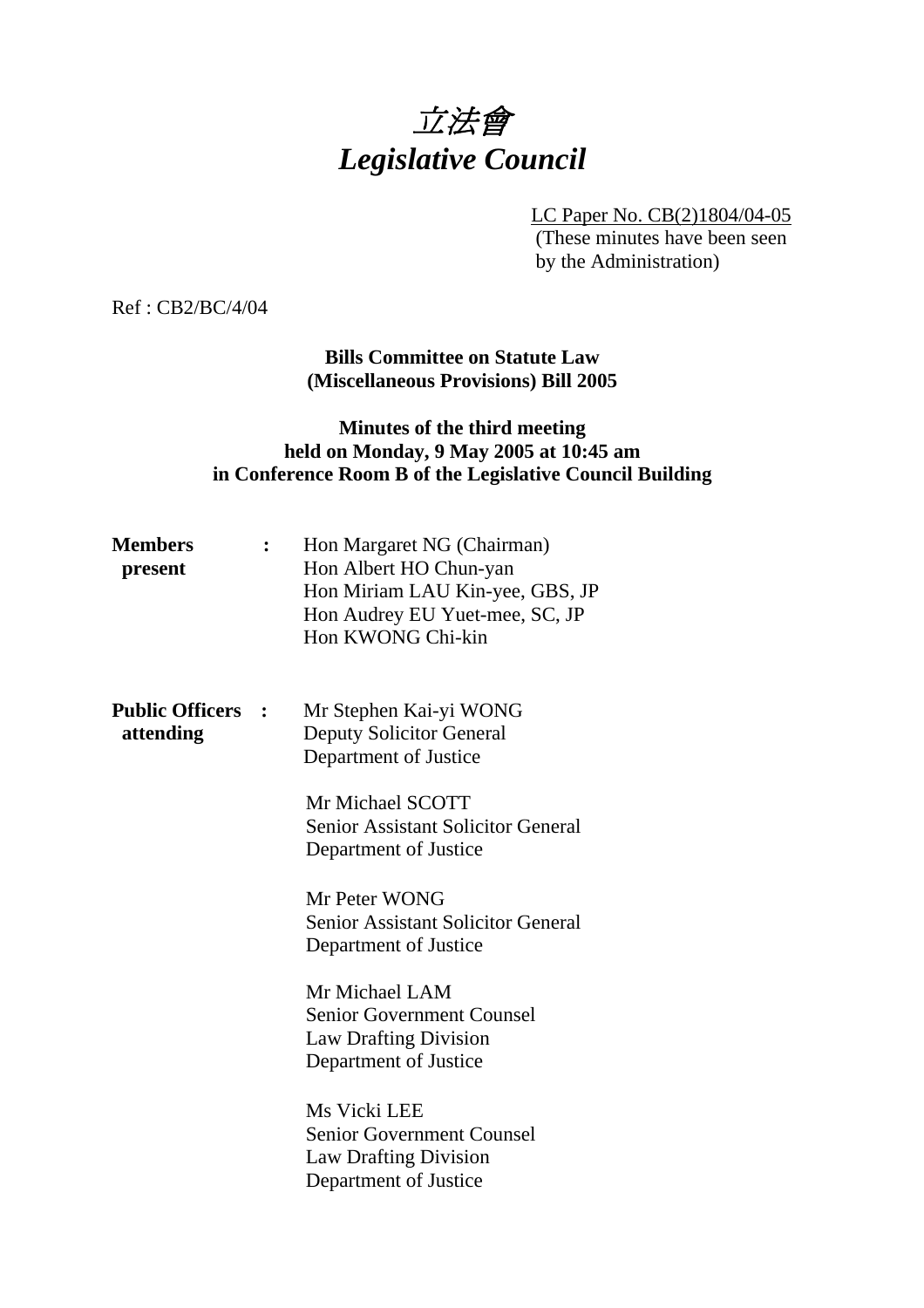|                                               |              | Ms Stella CHAN<br><b>Government Counsel</b><br><b>Legal Policy Division</b><br>Department of Justice<br>Mr Sidney CHAN<br><b>Assistant Director</b><br><b>Administration Wing</b><br>Mr Mike BISHOP<br>Principal Investigator/Special Duties<br><b>Independent Commission Against Corruption</b> |
|-----------------------------------------------|--------------|--------------------------------------------------------------------------------------------------------------------------------------------------------------------------------------------------------------------------------------------------------------------------------------------------|
| <b>Clerk</b> in<br>attendance                 | $\mathbf{L}$ | Mrs Percy MA<br>Chief Council Secretary (2)3                                                                                                                                                                                                                                                     |
| <b>Staff</b> in<br>$\mathbf{L}$<br>attendance |              | <b>Miss Kitty CHENG</b><br><b>Assistant Legal Adviser 5</b><br>Mr Paul WOO                                                                                                                                                                                                                       |
|                                               |              | Senior Council Secretary (2)3                                                                                                                                                                                                                                                                    |

 $- 2 -$ 

Action

#### **I. Application for late membership of the Bills Committee**

(LC Paper No. CB(2)1472/04-05(01) –Letter dated 28 April 2005 from Hon LI Kwok-ying)

1. The Chairman informed members that Hon LI Kwok-ying had submitted a written application for late membership of the Bills Committee. Hon LI Kwok-ying, however, had not provided reasons for the late application in his letter.

2. Members noted House Rules 23(b) and 23(c) on application for late membership of Bills Committees. As Hon LI Kwok-ying was not present at the meeting to give reasons for his late application, members agreed that the Secretariat should continue to provide relevant papers for the information of Hon LI Kwok-ying, pending further notification from him regarding his late application.

 (*Post-meeting note* : Hon LI Kwok-ying verbally informed the Chairman subsequently that he decided to withdraw his application for late membership.)

#### **II. Meeting with the Administration**

(LC Paper No.  $CB(2)1472/04-05(02)$  – Letter dated 5 May 2005 from the Administration in response to issues raised at the meeting on 26 April 2005

LC Paper No. CB(3)379/04-05 – The Bill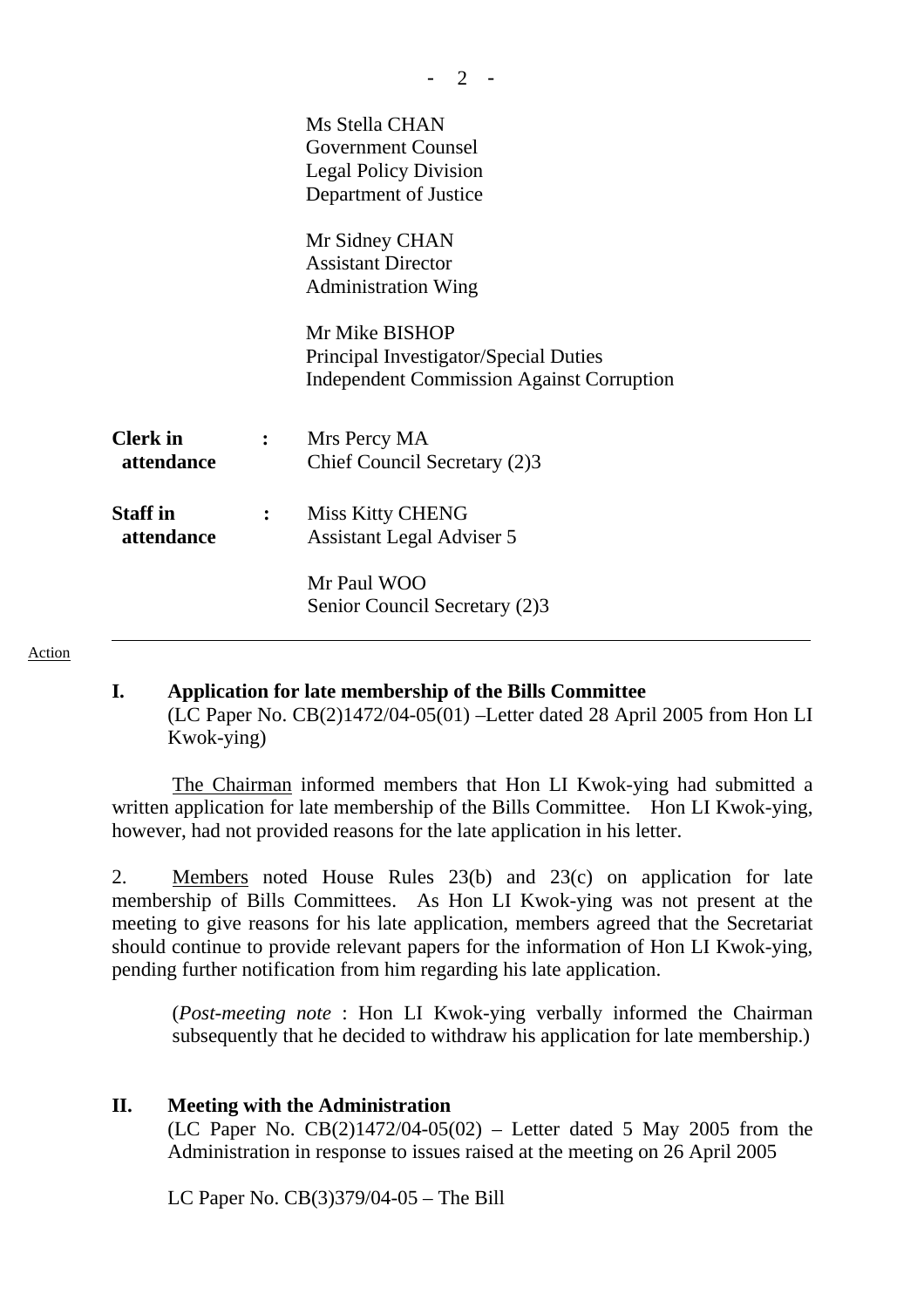LC Paper No.  $CB(2)1162/04-05(01)$  – Marked up copy of the Bill)

3. The Bills Committee deliberated (index of proceedings attached at **Annex**).

Proposed amendments to the Prevention of Bribery Ordinance (POBO) to prohibit a person who is required to surrender his travel documents from leaving Hong Kong (Clauses 35 and 36 of the Bill)

4. Deputy Solicitor General said that to avoid possible confusion in interpretation, the Administration would move a Committee Stage amendment to remove the word "thereupon" and " $\mathbb{E}[\mathbf{H}]$ " from section 17A(4) of POBO.

Submission of annual report by the Legal Aid Services Council (LASC) (Clause 29 of the Bill)

5. Members noted that one of the reasons given for the proposed amendment to extend the time of submission of the annual report of LASC to the Chief Executive was the increasing workload of LASC. Members considered that matters relating to the workload and resources of LASC which might affect its operation should be followed up by the Panel on Administration of Justice and Legal Services.

6. The Bills Committee requested the Administration to respond in writing to the issues raised at the meeting –

Proposed amendments to POBO to prohibit a person who is required to surrender his travel document from leaving Hong Kong (clauses 35 and 36 in Division 7, Part 3 of the Bill)

- (a) to confirm whether the Dangerous Drugs Ordinance (DDO) was the only other Ordinance which contained provisions similar to section 17A of POBO in relation to surrender of travel document prohibiting a suspect offender under investigation from leaving Hong Kong;
- (b) to consider whether the relevant provisions of DDO should be amended in the context of the current Bill, in view of the proposed amendments to POBO;
- (c) to consider members' view that additional provisions should be included in the Bill to deal with the situation under which a person, after surrendering his travel document under section 17A of POBO, sought permission to leave Hong Kong without the need to apply for return of his travel document under section 17B. Members had pointed out that in practice, a Hong Kong resident could leave Hong Kong for Macau using only his Hong Kong Identity Card which was not a travel document;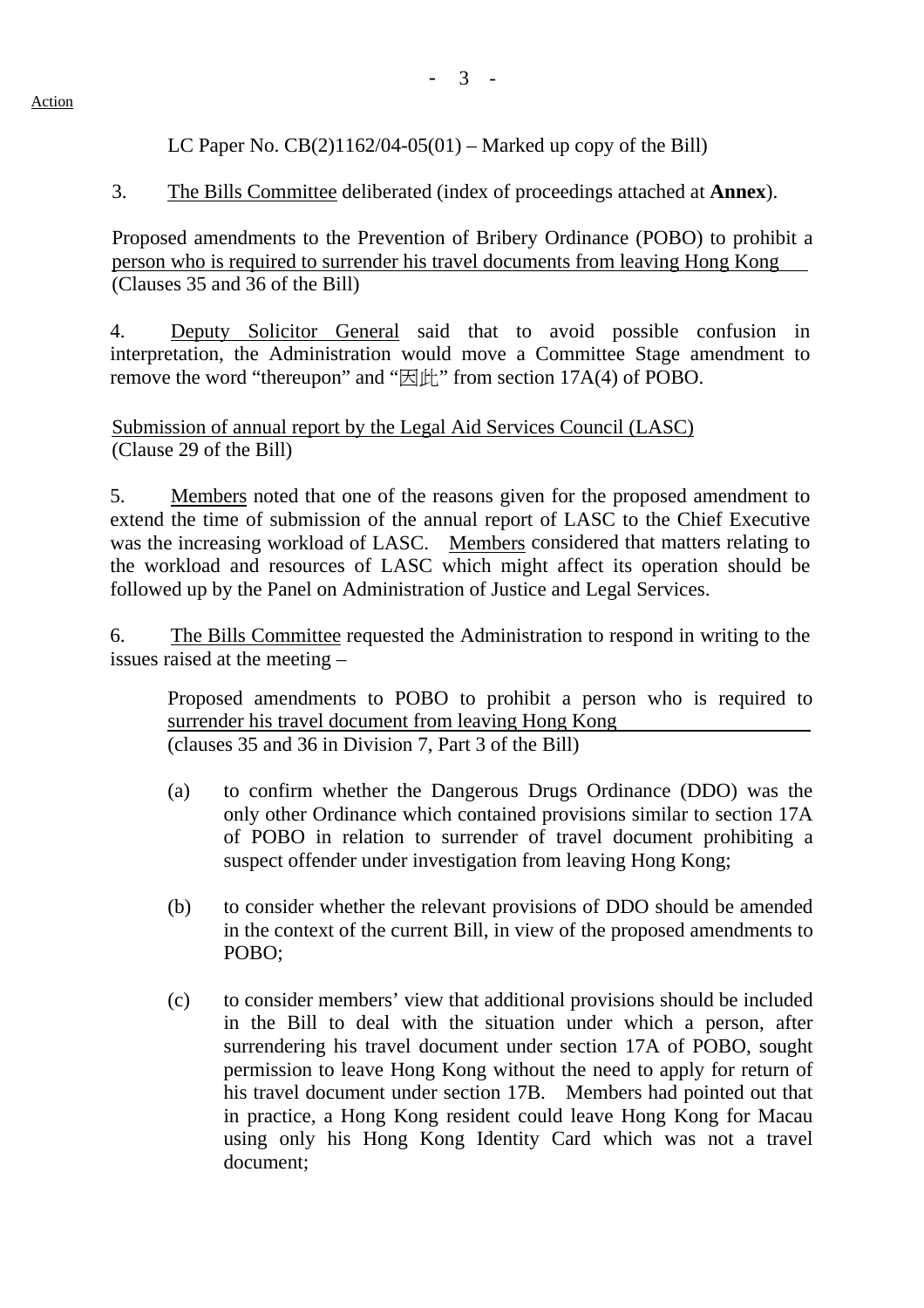Action

- (d) to reconsider the wording and format of the written notice issued by a magistrate to a person under section 17A(1) of POBO so that the person would know his legal liability under sections 17A and 17B;
- (e) to review whether the Chinese version of section 17A(4) of POBO and section 53A(5) of DDO were consistent; and

Submission of annual reports by statutory bodies

 (an issue arising from the discussion of clause 29 in Division 2, Part 3 of the Bill)

(f) to coordinate within the Administration a review of the time limit for submission of annual reports by statutory bodies. While members had no strong view about the proposed amendment in clause 29 of the Bill, they considered that there should not be undue delay for statutory bodies in preparing their annual reports and there should be consistency in the time limit within which the bodies should submit their annual reports.

(*Post-meeting note* : The Administration's written response was issued to the Bills Committee on 23 May 2005 vide LC Paper No. CB(2)1638/04-05(01).)

### **III. Date of next meeting**

7. The fourth meeting of the Bills Committee would be held on 24 May 2005 at 2:30 pm.

8. The meeting ended at 12:40 pm.

Council Business Division 2 Legislative Council Secretariat 6 June 2005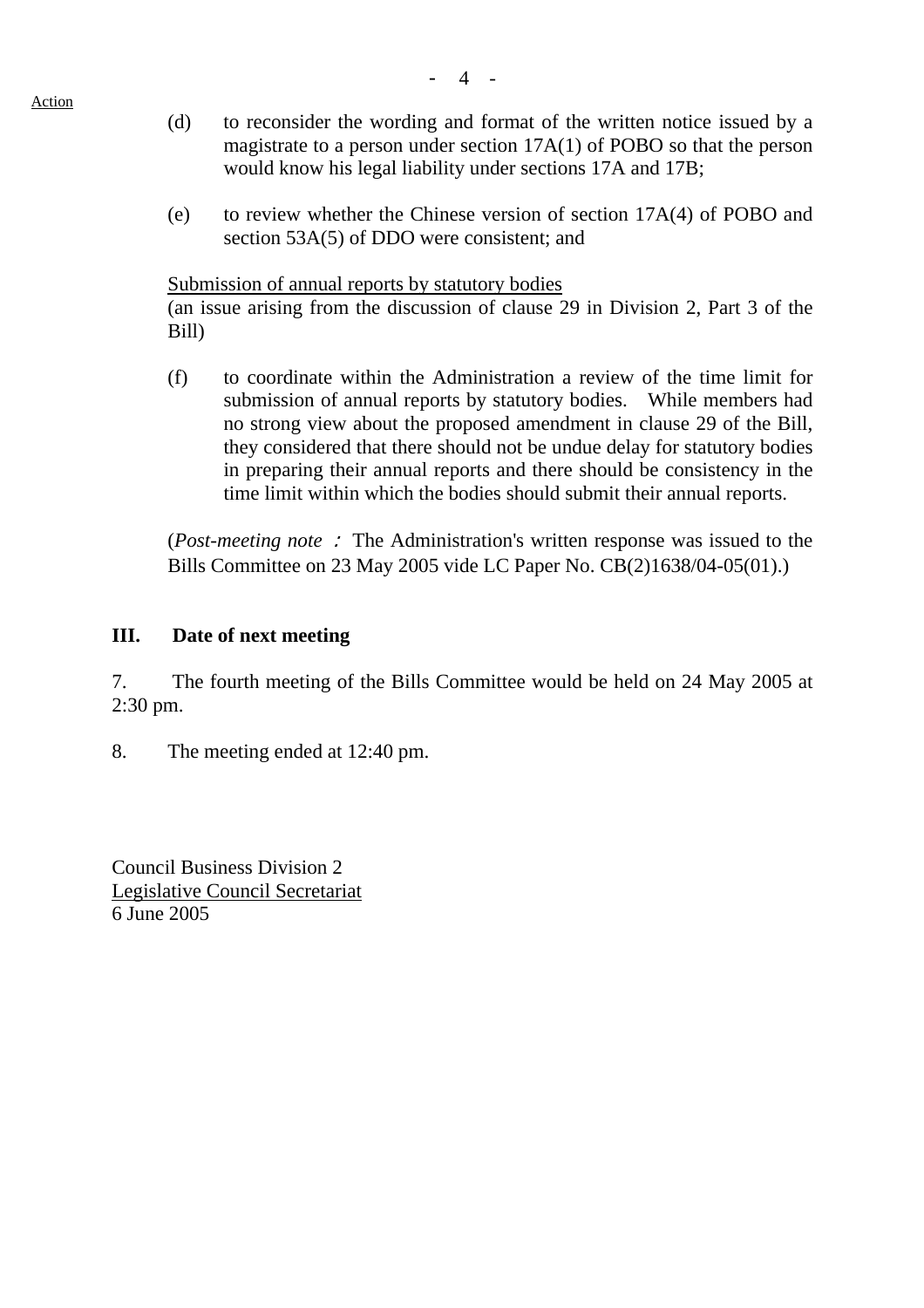#### **Annex**

# **Proceedings of the third meeting of the Bills Committee on Statute Law (Miscellaneous Provisions) Bill 2005 on Monday, 9 May 2005 at 10:45 am in Conference Room B of the Legislative Council Building**

| <b>Time Marker</b> | Speaker(s)                                                                              | Subject(s)                                                                                                                                                                                                | <b>Action</b>                                                                                                                                                                     |
|--------------------|-----------------------------------------------------------------------------------------|-----------------------------------------------------------------------------------------------------------------------------------------------------------------------------------------------------------|-----------------------------------------------------------------------------------------------------------------------------------------------------------------------------------|
|                    |                                                                                         |                                                                                                                                                                                                           | required                                                                                                                                                                          |
| 000000 - 001022    | Chairman<br>Clerk<br>ALA <sub>5</sub><br>Ms Audrey EU                                   | Application for late membership by<br>Hon LI Kwok-ying (LC Paper No.<br>$CB(2)1472/04-05(01)).$                                                                                                           |                                                                                                                                                                                   |
| $001023 - 001518$  | Admin                                                                                   | provided<br>Paper<br>by<br>the<br>Administration in response to the<br>issues raised at the meeting on 26<br>2005 (LC Paper<br>No.<br>April<br>$CB(2)1472/04-05(02)).$                                    |                                                                                                                                                                                   |
| 001519 - 002256    | Chairman<br>Admin<br>Ms Audrey EU                                                       | Provisions in the Dangerous Drugs<br>Ordinance (DDO) similar to section<br>17A of the Prevention of Bribery<br>Ordinance (POBO).                                                                          |                                                                                                                                                                                   |
| 002257 - 003448    | Chairman<br>Admin<br>Ms Audrey EU<br>Ms Miriam LAU<br>Mr KWONG Chi-kin                  | Clause 29 of the Bill on proposed<br>new section $12(1)$ of the Legal Aid<br>Services Council Ordinance on<br>submission of annual report by the<br>Legal<br>Aid<br>Services<br>Council<br>(LASC).        | Bills Committee to request<br>Panel on Administration of<br>Justice and Legal Services<br>follow<br>up<br>matters<br>to<br>relating to workload and<br>resources of LASC.         |
|                    |                                                                                         |                                                                                                                                                                                                           | Admin to coordinate a<br>review of the time limit for<br>submission<br>of<br>annual<br>reports by statutory bodies<br>$\frac{1}{2}$ (paragraph 6(f)<br>of the<br>minutes refers). |
| 003449 - 010902    | Ms Audrey EU<br>Chairman<br>Admin<br>Mr KWONG Chi-kin<br>Ms Miriam LAU<br>Clerk<br>ALA5 | Clauses 35 and 36 of the Bill on<br>proposed amendments to POBO to<br>prohibit a person who is required to<br>surrender his travel document from<br>leaving Hong Kong.<br>Proposal to include in the Bill | Admin to respond to the<br>issues raised (paragraphs<br>$6(a)$ to (e) of the minutes<br>refer).                                                                                   |
|                    |                                                                                         | amendments to DDO which contains<br>provisions similar to section 17A of<br>POBO.                                                                                                                         |                                                                                                                                                                                   |
|                    |                                                                                         | Committee Stage amendment (CSA)<br>to remove the word "thereupon" and<br>" $\boxtimes$ $\&$ " from section 17A(4) of<br>POBO.                                                                             | Admin<br>to provide<br>the<br>proposed CSA in<br>due<br>course (paragraph 4 of the<br>minutes refers).                                                                            |